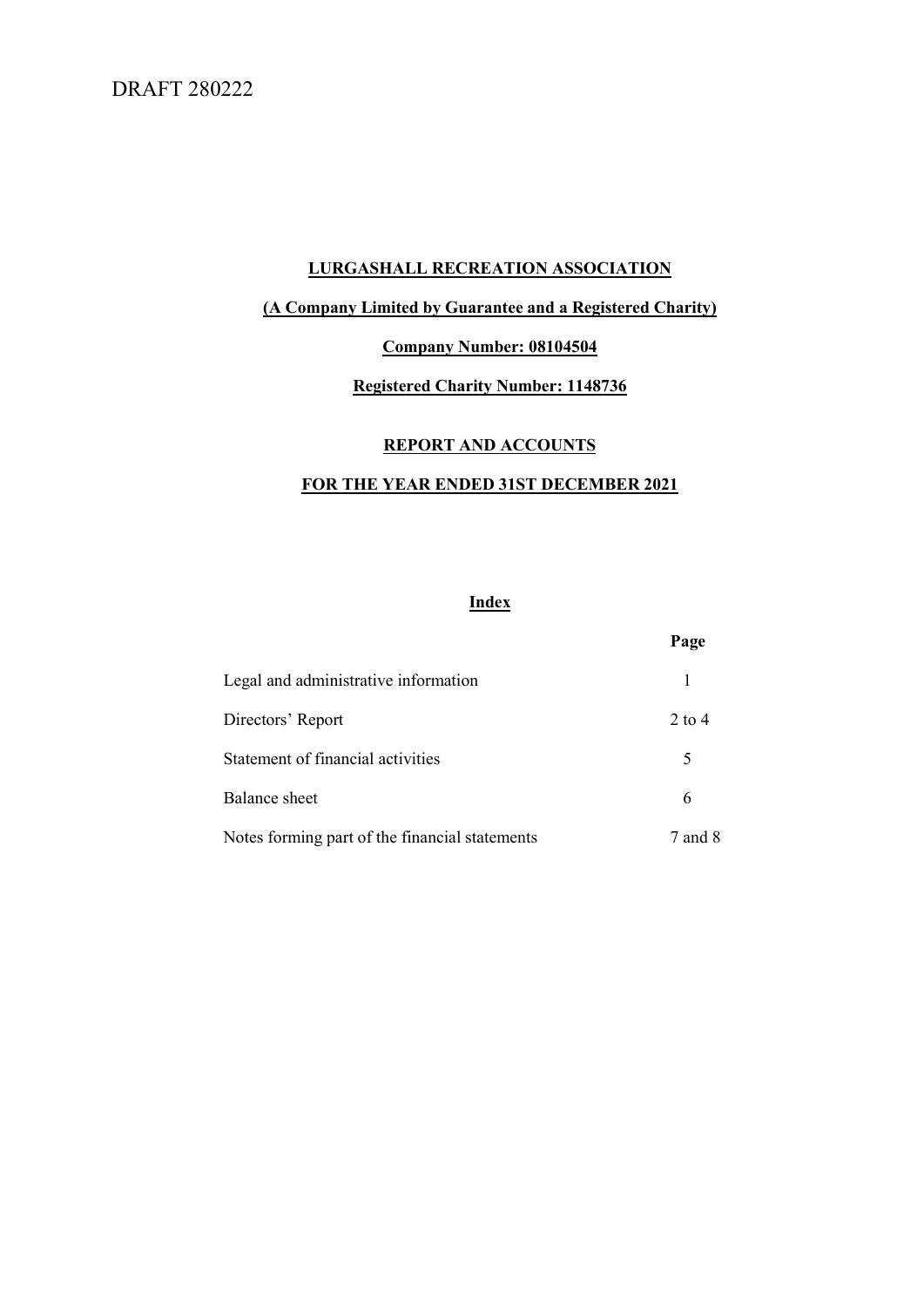### (A company limited by guarantee and a registered charity)

# LEGAL AND ADMINISTRATIVE INFORMATION

# FOR THE YEAR ENDED 31ST DECEMBER 2021

Directors/Trustees:

S J Cooper M Fairston S B Monhemius C M E Nicholes J Nugent (d. 16.01.22) C Ohlson AJ Sword A H J Tate J Vaughan

| 08104504<br><b>Company Registered Number:</b> |  |
|-----------------------------------------------|--|
|-----------------------------------------------|--|

Charity Registered Number: 1148736

Registered Office: Nuthatch

Tennyson's Lane Haslemere Surrey GU27 3AF

Bankers: Lloyds Bank plc 12 High Street Haslemere Surrey GU27 2JG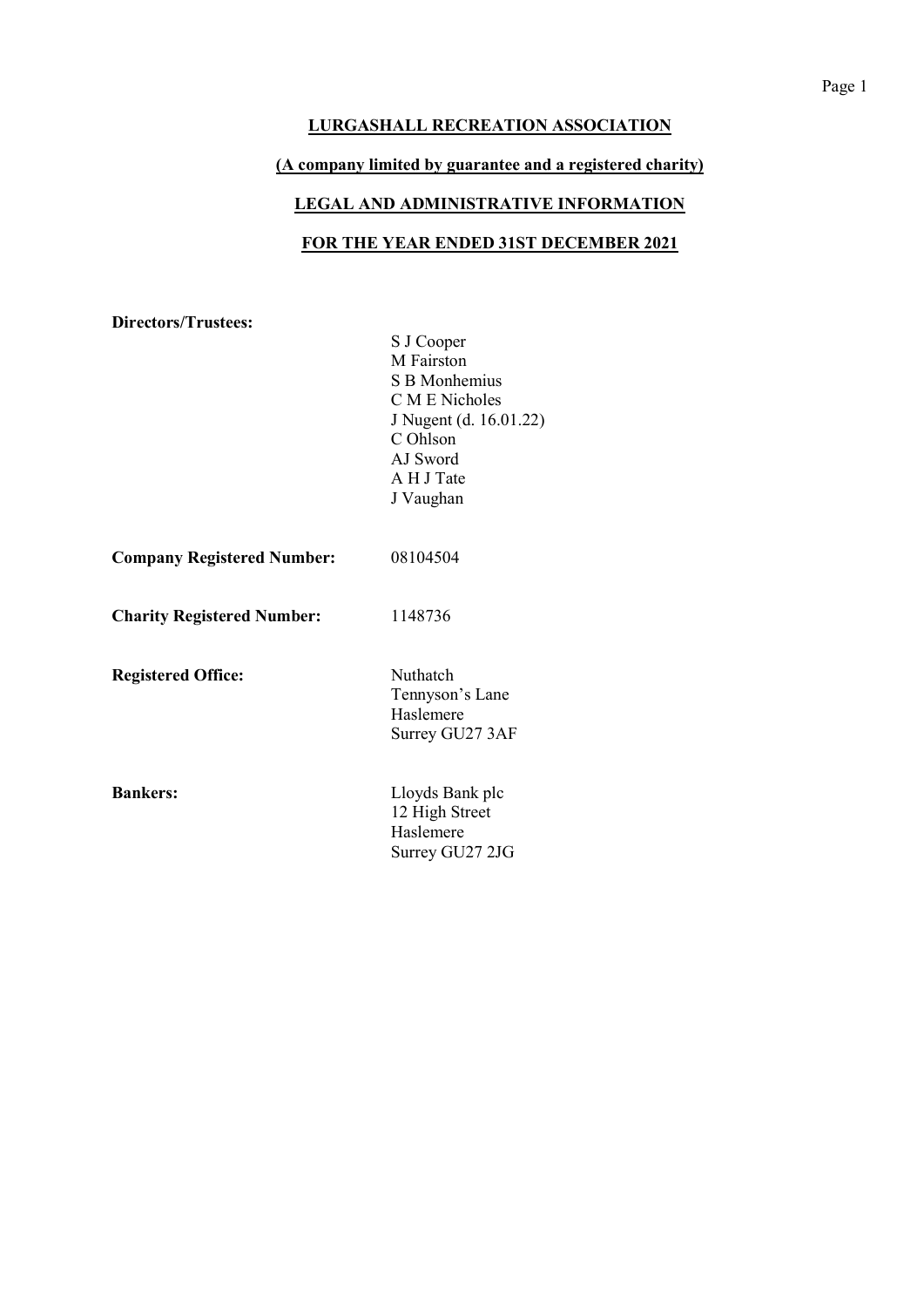# Page 2

### LURGASHALL RECREATION ASSOCIATION

# DIRECTORS' REPORT

# FOR THE YEAR ENDED 31ST DECEMBER 2021

The directors present their report for the year ended 31st December 2021.

### STRUCTURE, GOVERNANCE AND MANAGEMENT

### Legal Status and Constitution

The company was incorporated on 12th June 2012 as a private company limited by guarantee, registered number 08104504. On 28th August 2012, the company was recognised as a charity by the Charity Commission, registered number 1148736. Therefore, it is a non-profit making entity.

### Directors Appointment and Training

Directors will be recruited and appointed as and when required by the remaining directors, based on any necessary background or expertise. New directors will be inducted by the other directors and encouraged to attend relevant training courses where considered beneficial.

### Management of the Company

The directors who served during the year were as follows:

 S J Cooper M Fairston S B Monhemius C M E Nicholes J Nugent C Ohlson AJ Sword (appointed  $26<sup>th</sup>$  August 2020) A H J Tate J Vaughan

During the year, the Board of Directors met on four occasions; attendance averaged 77.5% (2021 : 79%).

We are sorry to have to report that James Nugent, a Director of the Lurgashall Recreation since 2015 passed away suddenly on 16<sup>th</sup> January 2022. James was a very valued member of the Board and his enthusiasm and good counsel will be missed by everyone involved with the LRA.

#### Risk Management

The directors continually review the major risks to which the company is exposed and are satisfied that systems and insurance are in place to mitigate their exposure to major risk.

### OBJECTS AND ACTIVITIES

The objects of the company continue to be as follows:

 To promote for the benefit of the inhabitants of Lurgashall and the surrounding area the provision of facilities for recreation or other leisure time occupation of individuals who have need of such facilities by reason of their youth, age, infirmity or disablement, financial hardship or social or economic circumstances or for the public at large in the interests of social welfare and with the object of improving the condition of life of the said inhabitants.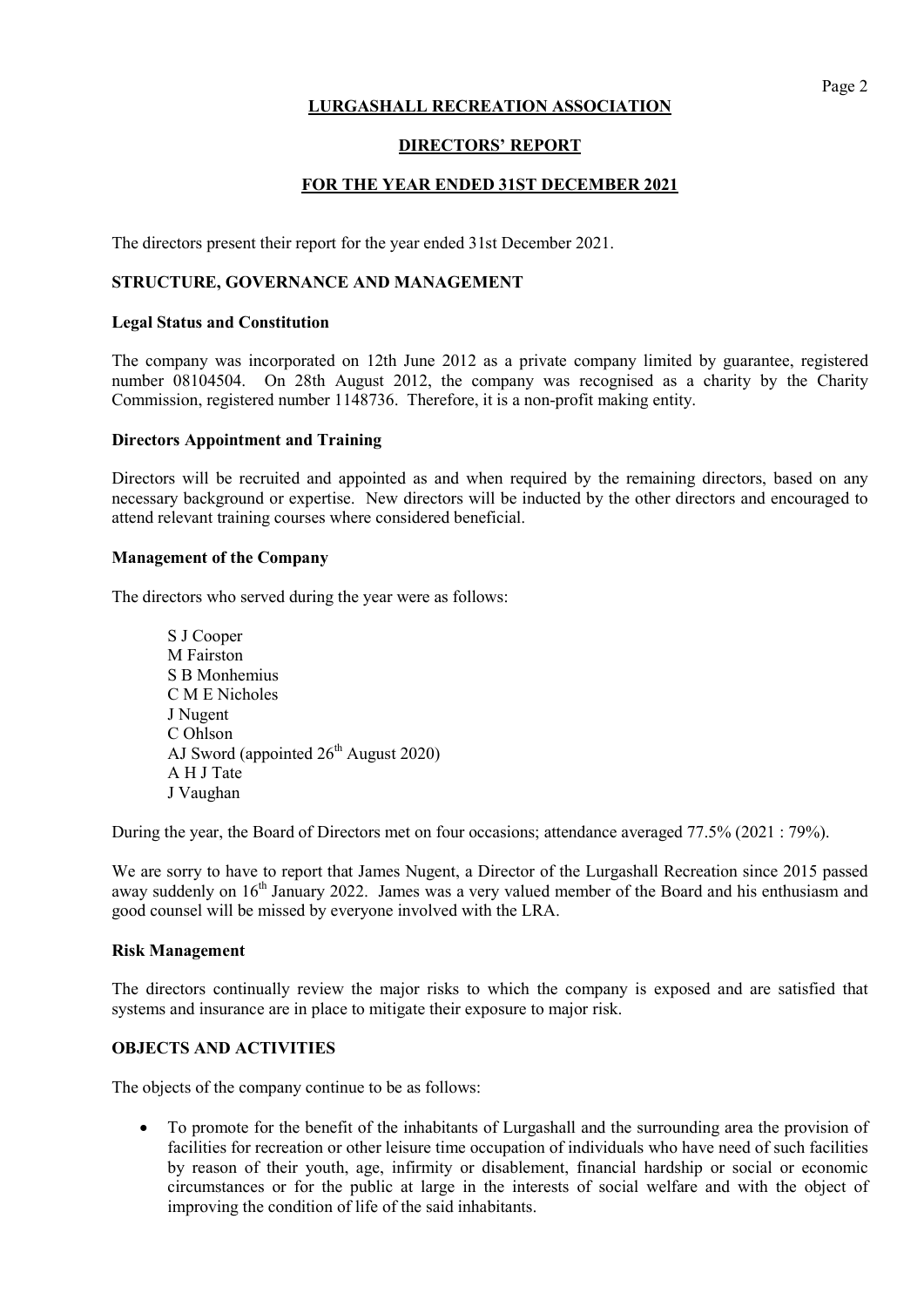### DIRECTORS' REPORT

# FOR THE YEAR ENDED 31ST DECEMBER 2021 (Continued)

### OBJECTS AND ACTIVITIES (continued)

The objectives for the year were:

- to continue improving the appearance of the Football Field, renamed the Jubilee Field and to maintain it;
- to ensure sufficient revenue continues to be achieved to maintain the long-term viability of the association

### ACHIEVEMENT AND PERFORMANCE

### Achievement of Objectives and Public Benefit

In the continued various lockdowns in 2021, Jubilee Field proved to be a valuable community asset for walking and other general use, with five a side football nets and a cricket net also available for informal sports recreation use. The field was well used for these purposes in 2021. Despite restrictions on fund raising, the Directors regarded the maintenance of the field as a high priority and regular mowing and hedge cutting continued as in previous years.

Fundraising was again difficult due to Covid regulations. However, despite the challenges, a very successful Charity cricket match was staged in summer 2021. The Association was also grateful for generous grants from Lurgashall Parish Council and Lurgashall Cricket Club.

In planning the activities for the year, the directors refer to guidance contained in the Charity Commission's guidance on public benefit. The directors consider how the planned activities contribute to the aims and objectives of the charitable company and are satisfied that this is the case.

### FINANCIAL REVIEW

### Results for the year

In the early years of the association the Board decided to sustain expenditure on field maintenance and improvements at a high level, in part recognising that the field had suffered neglect in the past.

After these first years of investment the Board felt it was important that the association did continue on a sustainable basis for the long term. 2020 was a challenging year due to the Covid epidemic and this environment continued in 2021 with a significant effect on the ability to raise money through events. Despite this backdrop a cricket match raised £813 and when taken together with grants referred to above from Lurgashall Cricket Club (£400) and Lurgashall Parish Council (£1,000), the association was able to cover its maintenance costs and recorded a small surplus of £101 (2020 deficit : £196).

As the Village Fete was again cancelled all plans for expanding the membership were curtailed. It is expected that in June 2022 the fete will take place and the membership will be increased (2021:182; 2020 : 186).

The legacy-giving program to help with the longer term needs for the charity is continuing.

At the year-end, unrestricted reserves amounted to £18,910 (2020: £18,809), predominantly represented by its Bank balance.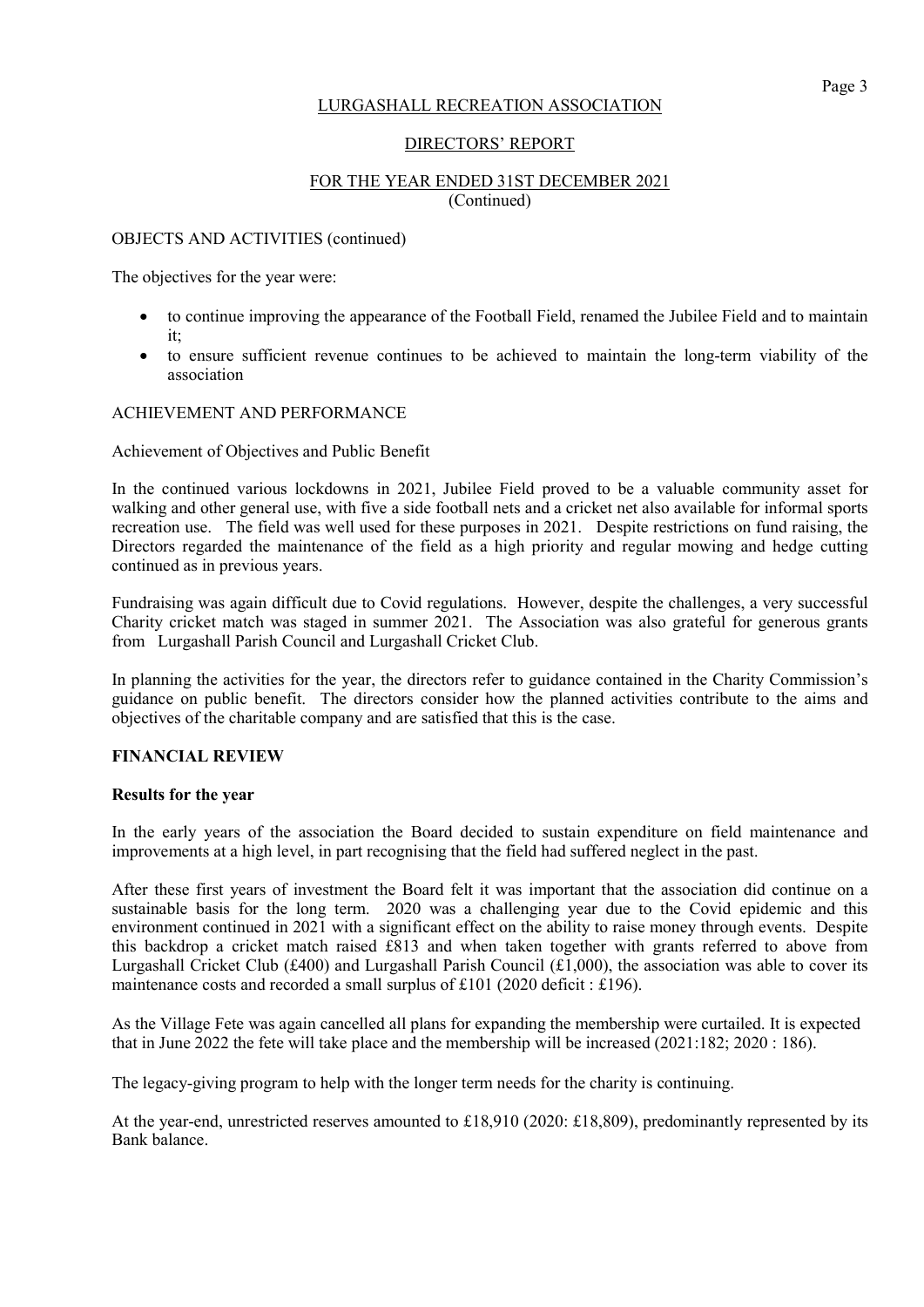### DIRECTORS' REPORT

# FOR THE YEAR ENDED 31ST DECEMBER 2021 (Continued)

### Liability of Members

In accordance with the Company's Articles, the liability of any member is restricted to a maximum of £10 in the event of the dissolution of the company.

### Reserves Policy

The directors aim to have sufficient reserves to fund the maintenance of the freehold land.

# FUTURE ACTIVITIES

Our activities in 2022 are focused on the following;

- ensuring the field is well maintained so it can provide a good recreational benefit for the inhabitants of Lurgashall and the surrounding area and also considering ways to enhance those facilities to further improve the recreational benefit of the field;
- ensuring sufficient funds are raised to ensure the organisation maintains its sustainability for the longterm; and
- identifying any other opportunities that support our charitable objectives.

### DIRECTORS' RESPONSIBILITIES IN RELATION TO THE FINANCIAL STATEMENTS

The directors are responsible for preparing the report and financial statements in accordance with applicable law and United Kingdom Accounting Standards (United Kingdom Generally Accepted Accounting Practice). Company law and the law applicable to charities in England and Wales requires the directors to prepare financial statements for each financial year which give a true and fair view of the state of affairs of the charitable company and of its incoming resources and application of resources, including the income and expenditure, for the financial period. In preparing these financial statements the directors are required to

- Select suitable accounting policies and apply them consistently;
- Observe the methods and principles of the Charities Statement of Recognised Practice (SORP);
- Make judgements and estimates that are reasonable and prudent;
- State whether applicable accounting standards have been followed, subject to any material departures disclosed and explained in the financial statements, and
- Prepare the financial statements on a going concern basis unless it is inappropriate to presume that the charitable company will continue its activities.

The directors are responsible for maintaining proper accounting records which disclose with reasonable accuracy at any time, the financial position of the charitable company and to enable them to ensure that the financial statements comply with the Companies Act 2006 and the Charity (Accounts and Reports) Regulations 2008. They are also responsible for safeguarding the assets of the charitable company and hence taking reasonable steps for the prevention and detection of fraud and other irregularities.

The above report has been prepared in accordance with the special provisions relating to small companies within Part 15 of the Companies Act 2006.

### BY ORDER OF THE BOARD

J VAUGHAN **Director**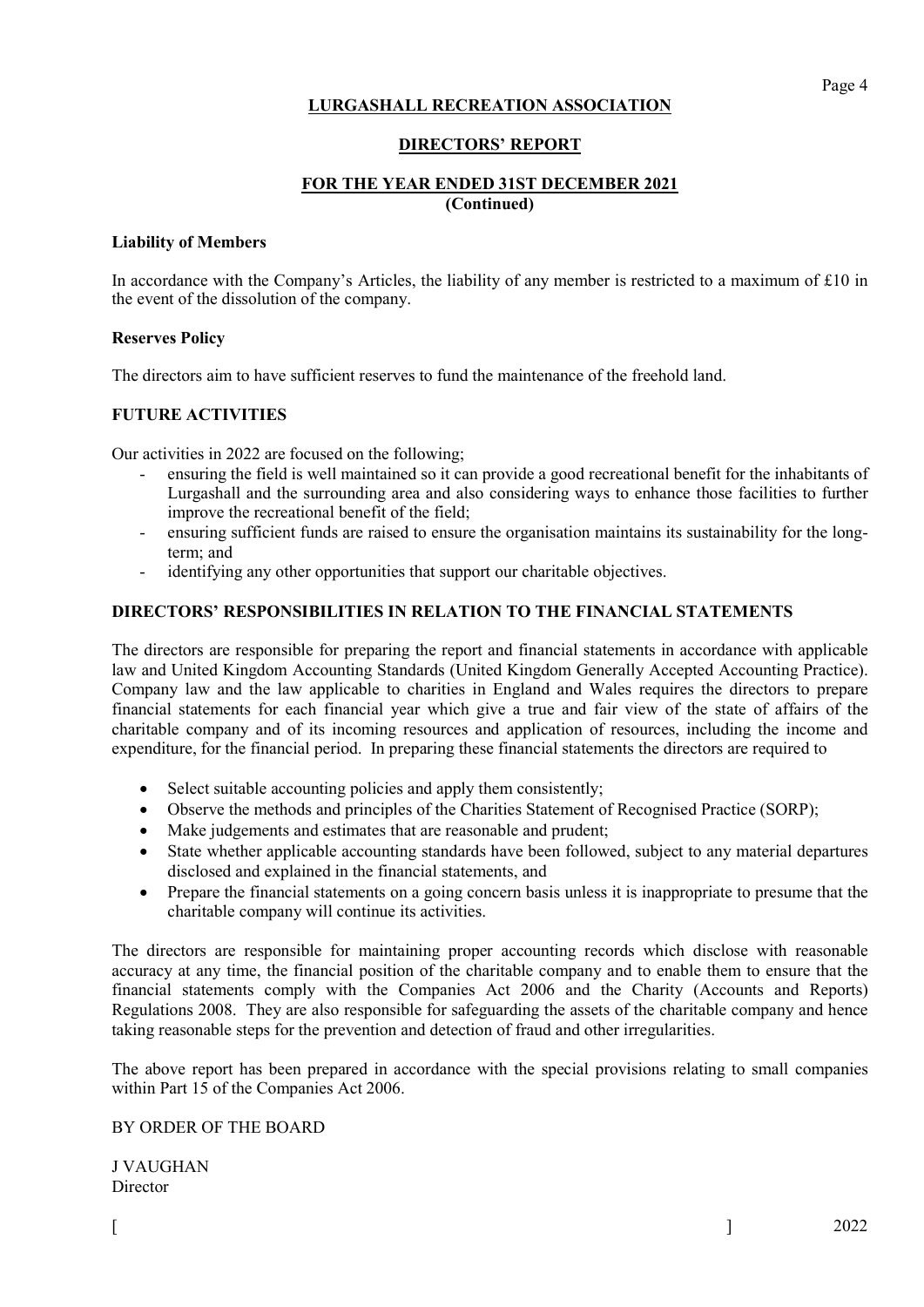# STATEMENT OF FINANCIAL ACTIVITIES

# INCLUDING INCOME AND EXPENDITURE ACCOUNT

# FOR THE YEAR ENDED 31ST DECEMBER 2021

|                                                           | Unrestricted<br><b>Funds</b><br>£ | <b>Restricted</b><br><b>Funds</b><br>£ | 2021<br><b>Total</b><br>£ | Unrestricted<br><b>Funds</b><br>£ | <b>Restricted</b><br><b>Funds</b><br>£ | 2020<br><b>Total</b><br>£ |
|-----------------------------------------------------------|-----------------------------------|----------------------------------------|---------------------------|-----------------------------------|----------------------------------------|---------------------------|
| <b>INCOME</b><br>From charitable activities               |                                   |                                        |                           |                                   |                                        |                           |
| Fund raising events                                       | 813                               |                                        | 813                       | $\mathbf{0}$                      |                                        | $\boldsymbol{0}$          |
| Donations                                                 | $\overline{0}$                    |                                        | $\boldsymbol{0}$          | 320                               | 200                                    | 520                       |
| Grants                                                    | 1,400                             |                                        | 1,400                     | 900                               |                                        | 900                       |
| Use of Field                                              | 450                               |                                        | 450                       | $\boldsymbol{0}$                  |                                        | $\boldsymbol{0}$          |
| Membership fees                                           | 8                                 |                                        | 8                         | $\mathbf{0}$                      |                                        | $\boldsymbol{0}$          |
| <b>Bank</b> interest                                      | 86                                |                                        | 86                        | 145                               |                                        | 145                       |
| <b>TOTAL</b>                                              | 2,757                             |                                        | 2,757                     | 3,621                             | 200                                    | 3,621                     |
| <b>EXPENDITURE</b><br>On charitable activities            |                                   |                                        |                           |                                   |                                        |                           |
| Field maintenance                                         | 2,133                             |                                        | 2,133                     | 1,296                             |                                        | 1,296                     |
| Administrative costs                                      | 523                               |                                        | 523                       | 465                               |                                        | 465                       |
| <b>TOTAL</b>                                              | 2,656                             |                                        | 2,656                     | 1,761                             | 200                                    | 1,761                     |
| NET INCOME(EXPENDITURE)<br><b>&amp; MOVEMENT IN FUNDS</b> | 101                               |                                        | 101                       | (396)                             | 200                                    | (196)                     |
| Funds brought forward                                     | 18,809                            | 103,440                                | 122,249                   | 19,205                            | 103,240                                | 124,445                   |
| <b>TOTAL FUNDS CARRIED</b><br><b>FORWARD</b>              | 18,910                            | 103,440                                | 122,350                   | 18,809                            | 103,440                                | 122,249                   |

The statement of financial activities includes all gains and losses in the year. All incoming resources and resources expended derive from continuing activities.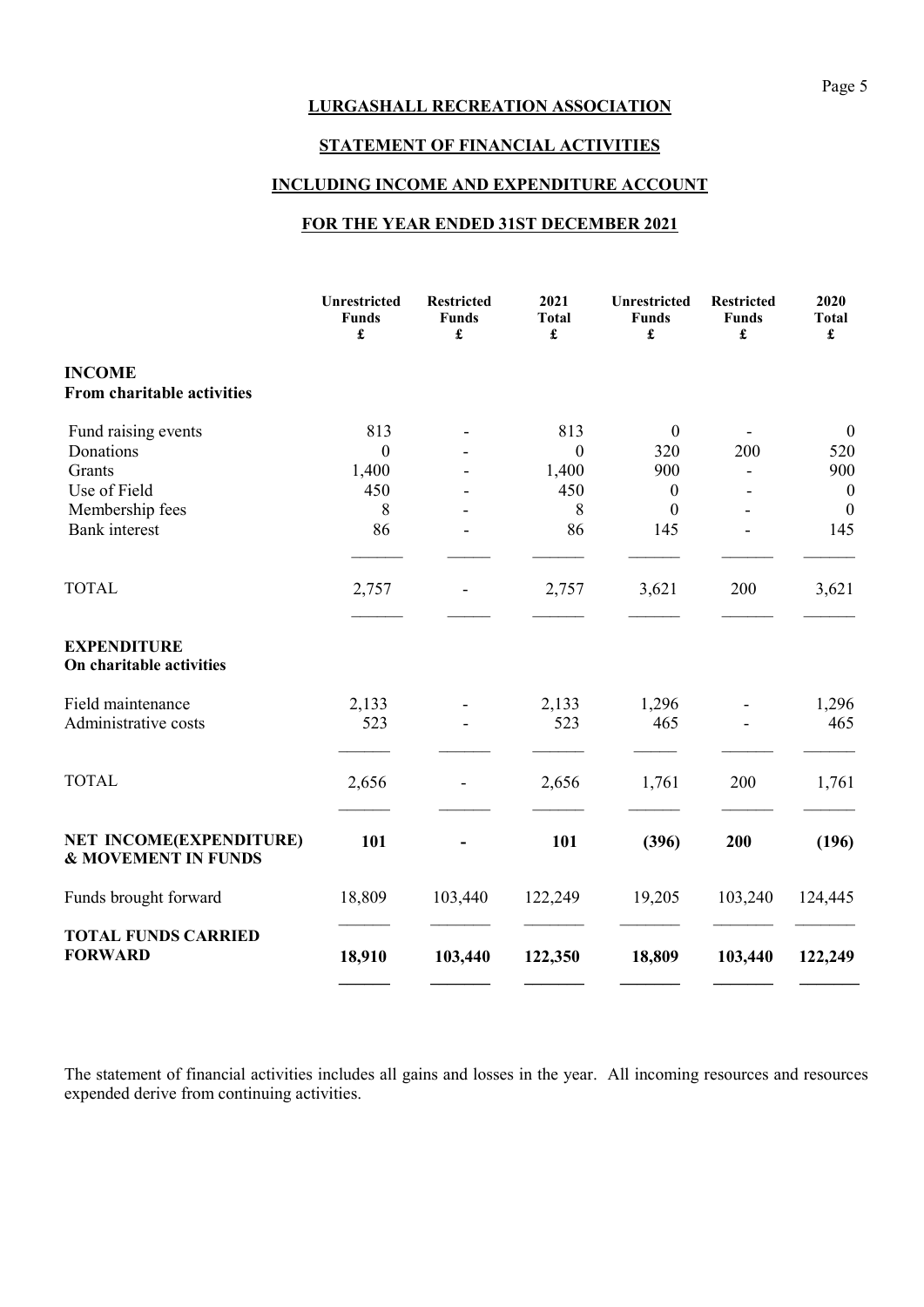### LURGASHALL RECREATION ASSOCIATION Registered company number: 08104504 Registered charity: 1148736

### BALANCE SHEET

### AS AT 31ST DECEMBER 2021

|                                                                                   |                |             | 2021              |              | 2020              |  |
|-----------------------------------------------------------------------------------|----------------|-------------|-------------------|--------------|-------------------|--|
|                                                                                   | <b>Note</b>    | $\mathbf f$ | $\mathbf f$       | $\mathbf f$  | $\mathbf f$       |  |
| TANGIBLE FIXED ASSETS                                                             | $\overline{2}$ |             | 109,060           |              | 109,060           |  |
| <b>CURRENT ASSETS</b><br>Debtors<br>Cash at bank                                  |                | 14,163      |                   | 12<br>13,642 |                   |  |
| <b>CREDITORS</b>                                                                  |                | 14,163      |                   | 13,654       |                   |  |
| Amounts falling due within one year                                               |                | 873         |                   | 465          |                   |  |
| NET CURRENT ASSETS                                                                |                |             | 13,290            |              | 13,189            |  |
| <b>TOTAL NET ASSETS</b>                                                           |                |             | 122,350           |              | 122,249           |  |
| <b>SHARE CAPITAL</b>                                                              | $\overline{4}$ |             |                   |              |                   |  |
| <b>RESERVES</b><br><b>Unrestricted Funds</b><br>$\sim$<br><b>Restricted Funds</b> | 5<br>5         |             | 18,809<br>103,541 |              | 18,809<br>103,440 |  |
| <b>TOTAL FUNDS</b>                                                                |                |             | 122,350           |              | 122,249           |  |

The charitable company is entitled to exemption from audit under s477 of the Companies Act 2006 for the year ended 31st December 2021.

The members have not required the charitable company to obtain an audit of its financial statements for the year ended 31st December 2021 in accordance with s476 of the Companies Act 2006.

The directors acknowledge their responsibilities for:

- (a) ensuring that the charitable company keeps accounting records that comply with s386 and s387 of the Companies Act 2006; and
- (b) preparing financial statements which give a true and fair view of the state of affairs of the charitable company as at the end of each financial year and of its surplus or deficit for each financial year in accordance with the requirements of s394 and s395 and which otherwise comply with the requirements of the Companies Act 2006 relating to financial statements, so far as applicable to the charitable company.

These financial statements have been prepared in accordance with the special provisions of Part 15 of the Companies Act 2006 relating to small charitable companies and with the Financial Reporting Standard for Smaller Entities (effective January 2015). These financial statements were approved by the Directors on [xx] 2022 and signed on their behalf by :

J VAUGHAN (Director)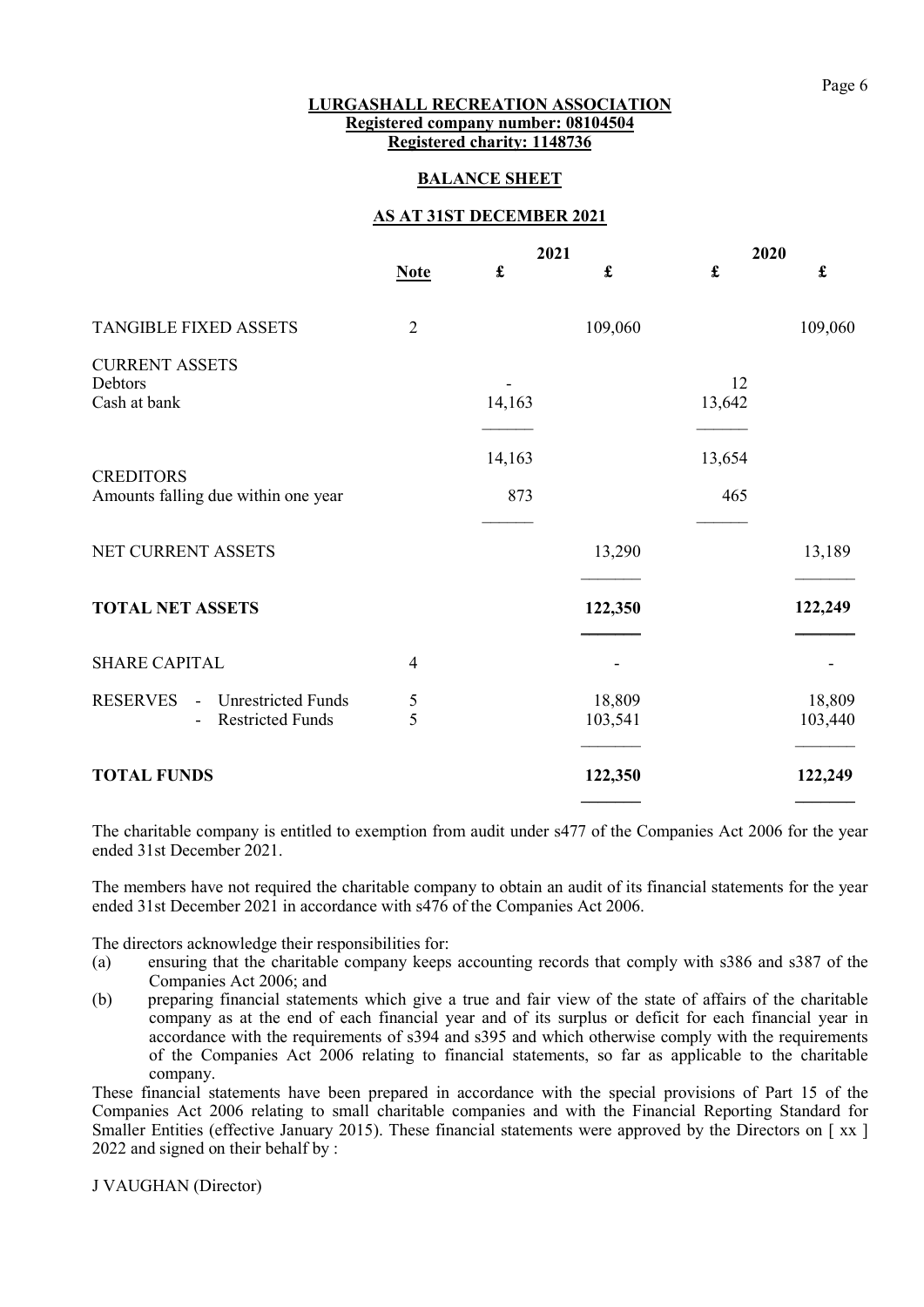### NOTES TO THE FINANCIAL STATEMENTS

### FOR THE YEAR ENDED 31ST DECEMBER 2021

### 1. ACCOUNTING POLICIES

 The more important policies, which are consistent with the previous year, adopted by the company are as follows:

### (a) Accounting convention

The financial statements have been prepared under the historical cost convention and in accordance with the Financial Reporting Standard for Smaller Entities (effective January 2015).

### (b) Depreciation

No depreciation is required or has been made on the freehold land purchased or subsequent expenditure incurred for the long term.

# 2. TANGIBLE FIXED ASSETS

|    |                                                          | Freehold<br>property<br>£ | Ancillary<br>costs<br>£ | <b>Total</b><br>$\mathbf f$ |
|----|----------------------------------------------------------|---------------------------|-------------------------|-----------------------------|
|    | Cost                                                     |                           |                         |                             |
|    | At 1st January 2021<br>Additions                         | 105,820                   | 3,240                   | 109,060                     |
|    | At 31st December 2021                                    | 105,820                   | 3,240                   | 109,060                     |
|    | Depreciation                                             |                           |                         |                             |
|    | At 1st January 2021<br>Charge for the year               |                           |                         |                             |
|    |                                                          |                           |                         |                             |
|    | At 31st December 2021                                    |                           |                         |                             |
|    | Net book values<br>At 31st December 2021                 | £105,820                  | £3,240                  | £109,060                    |
|    | At 31st December 2020                                    | £105,820                  | £3,240                  | £109,060                    |
| 3. | <b>CREDITORS: AMOUNTS FALLING DUE</b><br>WITHIN ONE YEAR |                           |                         |                             |
|    |                                                          |                           | 2021<br>£               | 2020<br>£                   |
|    | Accrual                                                  |                           | 873                     | 465                         |

#### 4. SHARE CAPITAL

The company is a private company limited by guarantee. Accordingly there is no issued share capital.